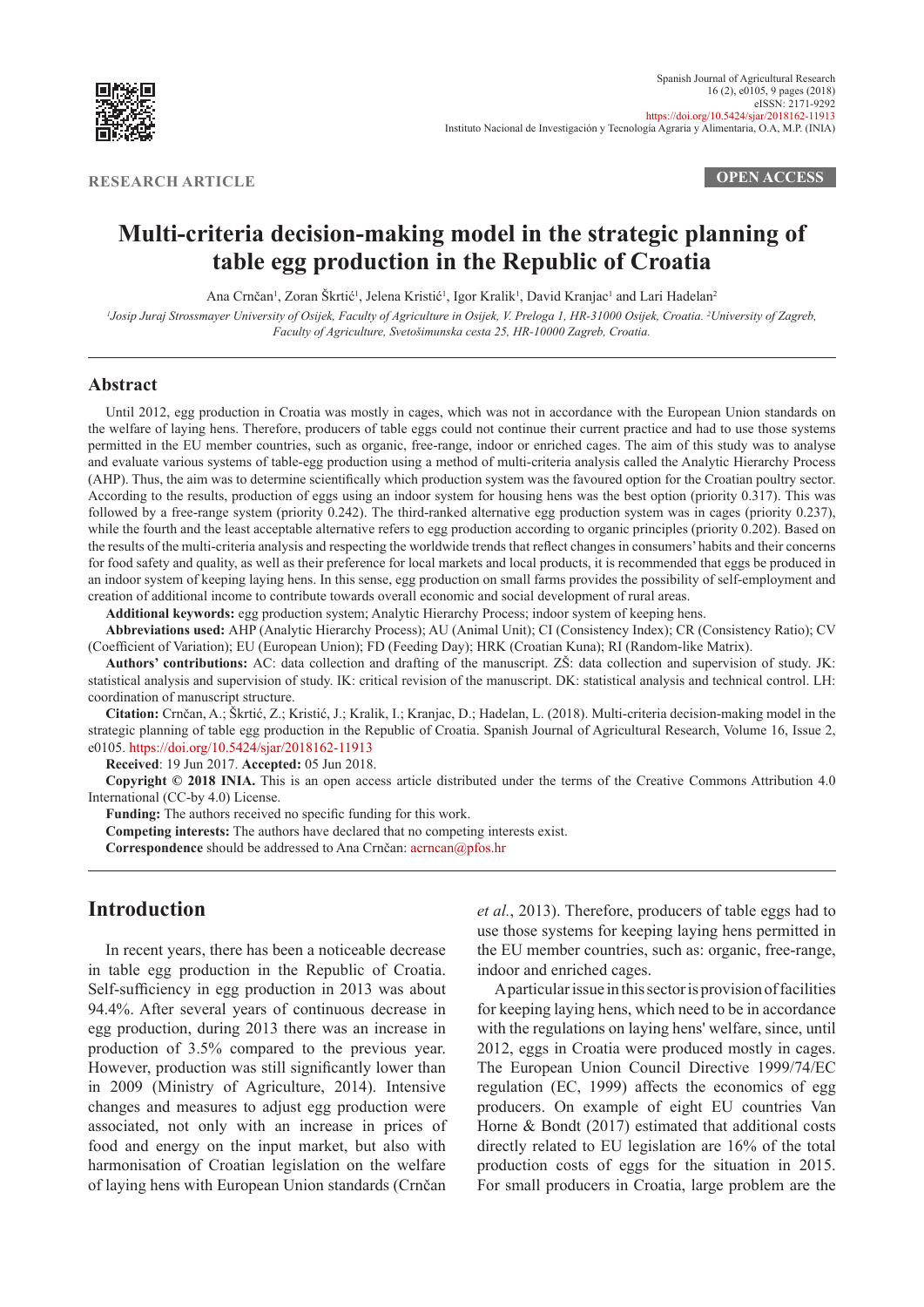investment costs necessary to ensure the requirements of the EU regulation. Changes in keeping facilities required significant additional investments, which resulted in reducing or even ceasing production, while producers that continued with production faced reduced efficiency caused by lowering of the number of animals kept in existing production areas, as well as additional investments. Producers have to combine strict regulations on animal welfare with efficient and cost-effective business. Any sector of agricultural production, including egg production, aims to ensure sustainability of agricultural business entities, to use inputs rationally and to protect the environment. Therefore, in making business decisions, it is important to choose technological processes of production and technical means in order to achieve organisational and economic objectives. Business decisions should not be based on the optimisation of only one element, ignoring other technological and economic factors (Srđević, 2003; Kay *et al.*, 2007). In order to deal with the issue of several criteria, principles and some unknowns, there are methods of multi-criteria decision-making that are used to find solutions by taking into account a decisive factor (Tiwari *et al.*, 1999; Hadelan, 2010).

The data collected in this study were processed by the method of multi-criteria decision-making called Analytic Hierarchy Process (AHP). Besides calculation of organisational and economic indicators of production in organic, free-range, indoor and cage systems of keeping laying hens, the overall assessment also included qualitative indicators, *i.e.* technological and market indicators. The purpose of analysing systems of keeping laying hens was triggered by a change in corresponding legislation, which had been complied with by only 48% of 147 producers so far (Ministry of Agriculture, 2014). Laying hens were mostly kept in cages, and organic production was the least represented. The necessity for assessing and ranking of systems of keeping laying hens was prompted by high investment costs and the growing interest of consumers for organically produced food. There is the issue raised on efficiency of producing eggs in alternative systems (organic, free-range, indoor housing), as well as on assessing market value of such products.

In this research and analysis, the AHP was applied as one of the methods of multi-criteria decision-making in order to select from the four alternative systems of production: (1) production of eggs in enriched cages; (2) production of eggs in an indoor system; (3) production of eggs in a free-range system; and (4) production of eggs in an organic system.

Enriched cages are similar to conventional battery cages, but contain a nest, perches and litter material and provide 600 cm<sup>2</sup> of 'usable' space per hen. Noncage systems may be single or multi-tiered (up to four levels), with or without outdoor access. Indoor noncage systems are also referred to as aviaries. They have a maximum stocking density of 9 birds/m<sup>2</sup> of usable space and one nest for every seven hens. In addition to these requirements, free-range systems must provide continuous access during the day to outside areas, which must be mainly covered with vegetation (Pickett, 2007). The organic system is very similar to the free-range system. Hens must have outside access but must be fed only with organic feed and antibiotics cannot be used as a preventative measure, but can be used in case of illness. Around 60% of laying hens in the Member States of the EU are housed in cages, with the highest proportion (over 97%) occurring in Spain. On the other hand, the highest share (96%) of noncage egg production occurs in Austria (CIWF, 2013).

Each of the four alternative systems exhibits certain advantages and disadvantages with respect to technological, economic and market requirements. Therefore, there are conditions and requirements provided for the application of multi-criteria decisionmaking. In a practical sense, the application of the multi-criteria decision-making model provides a comprehensive basis for producers of table eggs, aiming to facilitate better decision-making and longterm planning of production. The aim of this study is to analyse and evaluate various systems of table egg production using multi-criteria analysis, specifically the AHP method, to make decisions about strategic planning of production. Comparison and connection of technological and economic models with multicriteria decision-making in production planning represents a new approach to the development of system for decision-making support, thus being one of the research priorities in agricultural management (Herrero *et al.*, 1999; Pažek & Rozman, 2007a; Andalecio, 2010; Vera-Montenegro *et al.*, 2014).

# **Material and methods**

This study describes and implements a method of multi-criteria analysis called the AHP (Saaty, 1977). The AHP consists of three elements: aim of decision, criteria for measuring quality of alternatives and alternatives, and assessment of possible solutions, based on which the best solution to a problem can be found (Pažek & Rozman, 2007b; Pascoe *et al.*, 2009).

The structure of the typical decision problem consists of a number  $(X)$  of alternatives and a number  $(Y)$  of decision criteria. Each alternative can be evaluated in terms of the decision criteria, and the relative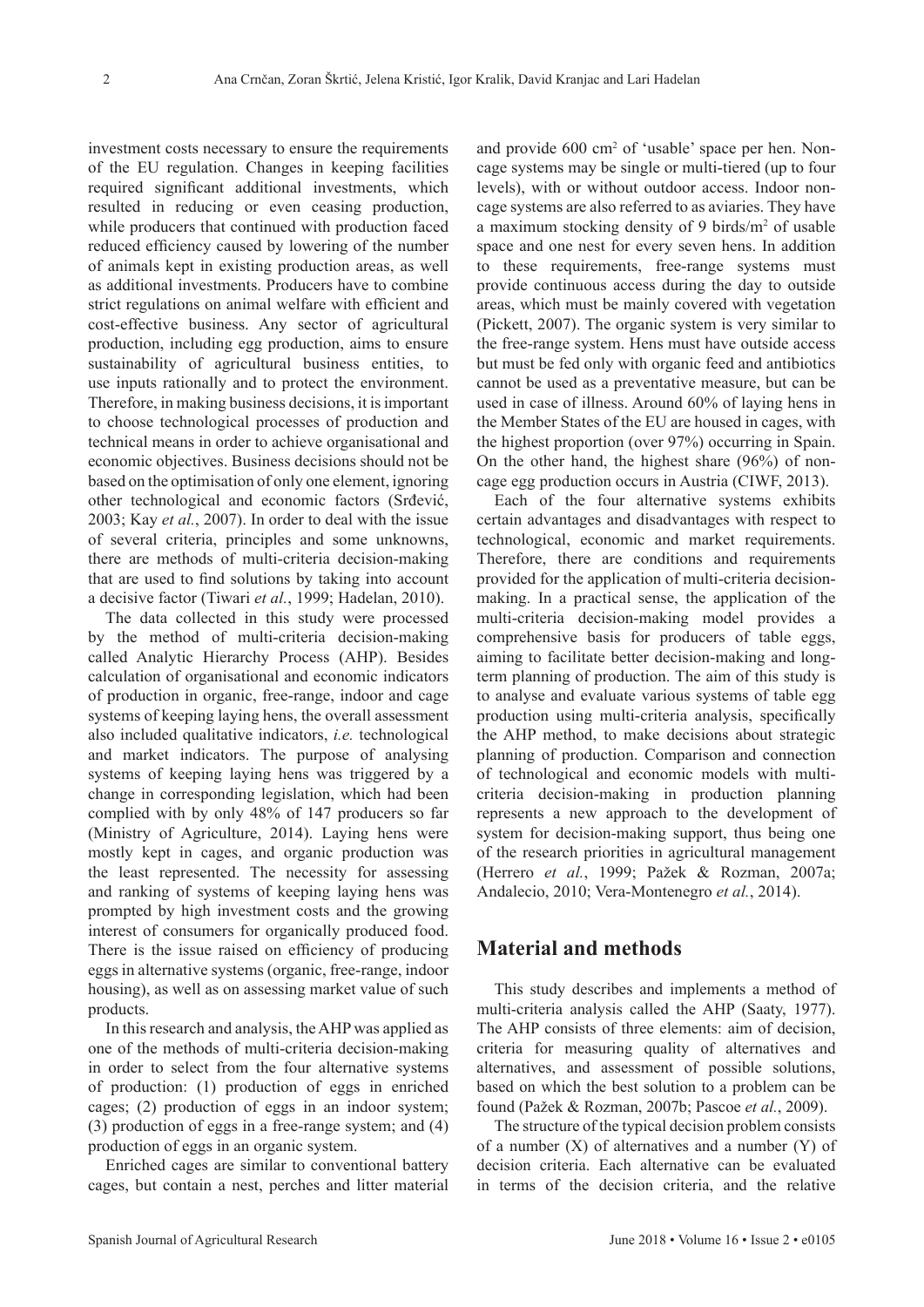importance (or weight) of each criterion can also be estimated. Therefore,  $a_{ii}$  (I = 1,2,3,...X) represents the performance value of the i-th alternative  $(i.e., A_x)$  in terms of the j-th criterion (*i.e.*, C<sub>y</sub>). Also,  $W_y$  is the weight of the criterion  $C_y$ . Then, the core of the typical multiple-criteria decision-making problem can be represented by the decision matrix (Triantaphyllou & Mann, 1995):

|              | Criterion |          |                         |          |
|--------------|-----------|----------|-------------------------|----------|
|              | $C_{1}$   | $C_{2}$  | $C_{\rm a}$<br>$\cdots$ | $C_{v}$  |
| Weights      | $W_{1}$   | $W_{2}$  | $W_3 \ldots W_{Y}$      |          |
| Alternatives |           |          |                         |          |
| $A_{1}$      | $a_{11}$  | $a_{12}$ | $a_{13}$                | $a_{1Y}$ |
| $A_{2}$      | $a_{21}$  | $a_{22}$ | $a_{23}$                | $a_{2Y}$ |
| $A_{\rm a}$  | $a_{31}$  | $a_{32}$ | $a_{33}$                | $a_{3Y}$ |
|              |           |          |                         |          |
|              |           |          |                         |          |
|              |           |          |                         |          |
| $A_{x}$      | $a_{X1}$  | $a_{X2}$ | $a_{x_3} \dots$         | $a_{XY}$ |

According to AHP the best alternative (in the maximization case) is indicated by the following relationship:

$$
A_{AHP}
$$
=max $\sum_{j=1}^{Y} a_{ij} \cdot W_j$  for  $i=1,2,3...X$ ,

where  $W_j$  is the relative weight of the j-th criterion.

This is one of the most well-known and most frequently used methods for selecting from or ranking of several available options, based on several criteria of different importance expressed by different ranks (Begičević *et al.*, 2009). The first step in the AHP method is to determine the relative importance of criteria by mutual comparison in pairs. Comparison of AHP elements is carried out by using the Saaty's scale of importance intensity, consisting of nine stages with intermediate values of 2, 4, 6 and 8.

When selecting a system for keeping laying hens for production of eggs from the four possible alternatives (cages, indoor, free-range and organic), apart from the above reported and analysed economic indicators, it is necessary to include technological factors and market indicators. Multi-criteria analysis, as a tool for rationalisation of the business decision-making process, is applied due to the fact that only one of indicators, such as economic indicators, is usually insufficient for making important strategic decisions. The multi-criteria model used, with alternatives, criteria and sub-criteria, is presented in Figure 1.

Applied criteria refer to technological, economic and market criteria. Technological criteria with subcriteria refer to production risks, utilisation of facilities and provision of comfort for animals, ensuring natural living conditions and welfare. Economic sub-criteria refer to financial results, labour productivity, efficiency

Profitability

Efficiency

**Labour productivity** 

**Financial result** 

**Market price** Overall assessment Market indicators **Market risk Utilisation of facilities** Technological **Production risks** indicators Provision of comfort for animals

Economic indicators

**Figure 1.** Hierarchical model of decision-making with the appropriate criteria and

sub-criteria. *Source*: own elaboration.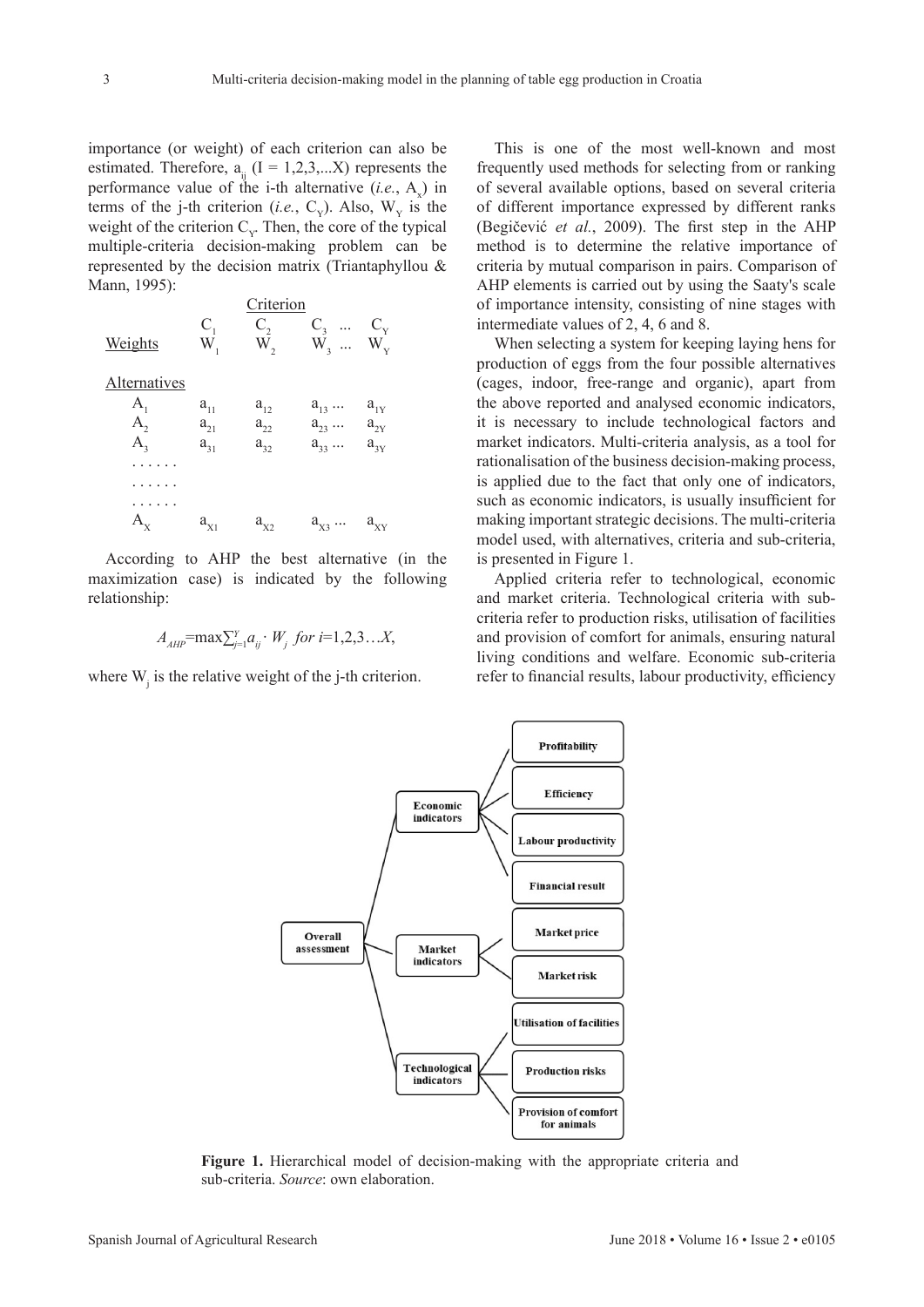(total income/total cost) and profitability of production (net profit/annual cost). For calculation of the values of the reported quantitative economic indicators, data were obtained from a survey carried out among egg producers that were registered in the Register of farms of laying hens in Croatia ( $n = 42$ ). Market criteria comprise subcriteria relating to product image (assumption that eggs produced in alternative systems are characterised by a better image than eggs produced by laying hens kept in cages), market risk (implying the impossibility of selling or changes in price of eggs if compared to prices valid at the time of egg production) and the market price of eggs. These qualitative criteria with sub-criteria were assessed by survey participants  $(n = 41)$ . All the criteria and alternatives were evaluated by 31 experts from the Croatian scientific and educational institution and agricultural advisory service, as well as 10 randomly chosen farmers – eggs producers. Synthesis of individual priorities was then performed to group the assessment of production systems. Quantitative economic indicators or sub-criteria were also added to the analysis to enable the assessment and ranking of the different systems according to all criteria and sub-criteria. Based on assessment of the importance of defined criteria and corresponding sub-criteria, the model was evaluated in the last phase, *i.e.* the assessment and ranking of each system was performed. Intensity of preferences of each survey participant was added to the analysis which was performed using Expert Choice software, which supports AHP. In calculating the weights, pairwise comparison judgments of market and technological indicators were used and the Data grid STEP function used for economic indicators. A characteristic of AHP is to obtain some degree of inconsistency because personal subjectivity plays an important role in the pairwise comparison (Baba *et al.*, 2017). AHP calculates a Consistency Ratio (CR), comparing the Consistency Index (CI) of the matrix with expert judgments versus the consistency index of a random-like matrix (RI). If the CI is in excess of 0.1, the judgments are untrustworthy. Fortunately, the software Expert Choice identifies inconsistency and guides users to review and reconsider or confirm priorities. Aggregation of individual assessments to a group decision is based on the geometric mean.

In addition to the reported method, which forms the central part of this research, the following analyses and methods were used: descriptive and statistical methods, absolute and relative indicators of production efficiency, and expert evaluation and group decision making. In the descriptive analysis, applied central tendency measures are arithmetic means to mark the average value of an indicator in the sample, and the median as a mean value of numerical characteristic (Kralik *et al.*, 2013).

In addition, the Kruskal-Wallis test for non-parametric analysis was also used.

### **Results**

According to data from the Ministry of Agriculture (2014), there were 79 registered table egg producers, of which 42 participated in the survey (53%). According to the number of farms and the type of participant in terms of egg production system, the most well-represented system for keeping laying hens was the cage system (45.24%). This was followed by the free-range keeping system (26.19%) and the indoor keeping system (26.19%); the least wellrepresented egg production system was the organic system (2.38%).

The Kruskal-Wallis test demonstrated that there was a statistically significant difference between the number of animals kept in each system  $(\chi^2(3) = 19.60)$ ,  $p = 0.0002$ ). The majority of survey participants (19) produced eggs in cages with an average number of 30,421 laying hens. These data indicate that the largest number of registered egg producers in the Croatian territory produced eggs in cages, and that the largest number of animals were kept in cages. Furthermore, the cage system showed the largest range between the minimum and the maximum number of animals. The largest of number of laying hens per producer using the cage system was 220,000, whilst in the free-range system of keeping laying hens, the highest number of animals per producer was 5,500. This difference in the maximum number of laying hens between the different systems can be linked to the advantages of keeping hens in cages compared with some alternatives, in terms of a larger number eggs produced, lower mortality rate, reduced average consumption and better conversion of feed, and a higher concentration of animals in less space. Data for the organic system are not presented as they relate to just one producer in Croatia, with a capacity of only 150 laying hens.

The highest daily feed consumption was recorded for the free-range system with 130 g/feeding day (FD), while feed consumption by hens kept in cages had the lowest value (123.8 g/FD). In organic production, feed consumption was the highest; the producer reported that chickens consumed 150 g/FD. The average number of eggs and variability in the number of eggs per laying hen kept in each production system are presented in the Table 1, showing significantly higher variability in the number of eggs per laying hen kept in the free-range and indoor systems, with a high CV of 22.39% for the free-range system, and 11.94% for indoor system, compared to the cage system.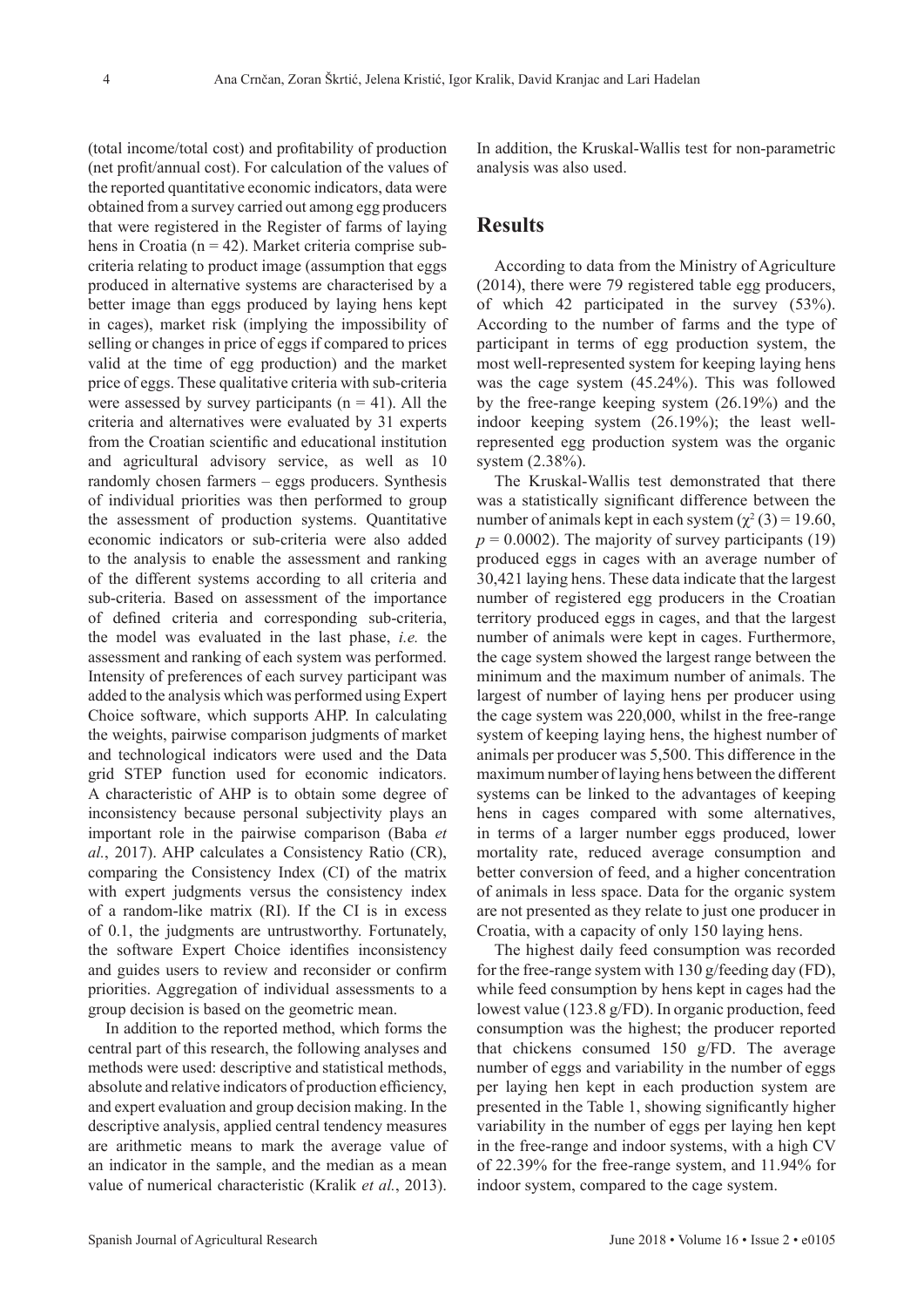| $\sim$            | $\tilde{}$             |         |                                          |           |       |
|-------------------|------------------------|---------|------------------------------------------|-----------|-------|
| Keeping<br>system | Number of<br>producers | Average | Median                                   | <b>SD</b> | CV(%) |
|                   |                        |         | Average number and price of eggs per hen |           |       |
| Cages             | 19                     | 281.21  | 287                                      | 23.79     | 8.46  |
| Indoor            | 11                     | 247.09  | 250                                      | 29.51     | 11.94 |
| Free-range        | 11                     | 234.45  | 220                                      | 52.49     | 22.39 |
|                   |                        | HRK/egg |                                          |           |       |
| Cages             | 19                     | 0.84    | 0.80                                     | 0.14      | 17.81 |
| Indoor            | 11                     | 1.05    | 1.05                                     | 0.15      | 14.75 |
| Free-range        | 11                     | 1.18    | 1.20                                     | 0.19      | 16.85 |

**Table 1.** Average number and price of eggs per hen, and average price of eggs (HRK/ egg), based on L class eggs.

SD: standard deviation. CV: coefficient of variation. *Source*: Own elaboration.

Producers of eggs using the cage system had a yearly average number of eggs per laying hen that was 12.1% higher than with the indoor system and 16.73% higher than with the free-range system. Organic production achieved on average 175 eggs per hen, which was the lowest number of eggs compared to other systems. According to the survey results for the number of eggs laid per hen, the ranking of the systems was as follows: cage, indoor, free-range and organic.

In addition to the number of eggs per laying hen, production systems also differed in terms of the price of eggs on the market. According to the survey, there was a price difference in favour of alternative systems. Higher CV for prices of eggs produced in cages indicates a greater variability than prices of eggs produced indoors and in a free-range system. According to the data from one producer, average selling price of eggs from an organic system amounted to  $1.50$  HRK<sup>1</sup> for the L class eggs. Basic statistical indicators with respect to the prices of eggs from different production systems are presented in the Table 1.

With regard to the average price of eggs produced in the different systems, it can be concluded that eggs produced in alternative systems achieved a higher selling price compared to eggs produced in cages. Therefore, eggs produced in the indoor system had a selling price that was on average 20% higher than the price of eggs produced in cages, and the price of eggs produced in the free-range system was on average 28% higher than the price of eggs produced by hens in cages. According to the above data, the highest price was attributed to eggs from organic and free-range systems then to eggs produced indoors, and, finally, eggs with the lowest sale price were produced in cages.

Based on the average number of eggs and price of eggs produced in the different systems for keeping laying hens, as well as the survey results, absolute and relative indicators were calculated for 250 heads, *i.e.* one animal unit (AU) during exploitation period of 52 weeks, Table 2. The coefficient for calculating an animal unit for laying hens with an average weight of 2 kg is 0.004 AU, which comprises 250 heads.

By comparing the different systems of keeping laying hens, and according to the calculated indicators of efficiency shown in Table 2, it can be concluded that the indoor system for keeping hens produced the best economic results. Considerably less efficient was the production of eggs in a cage system. This was followed

| $\frac{1}{2}$ |                         |           |           |            |                        |
|---------------|-------------------------|-----------|-----------|------------|------------------------|
| No.           | Elements <sup>[1]</sup> | Cages     | Indoor    | Free-range | Organic <sup>[2]</sup> |
| 1.            | Total income (HRK)      | 61,372.66 | 67,882.60 | 70,452.00  | 67,047.00              |
| 2.            | Total costs (HRK)       | 59,572.85 | 62,097.34 | 68,890.37  | 66,915.31              |
| 3.            | Financial result (HRK)  | 1,799.81  | 5,785.26  | 1,561.63   | 131.69                 |
| 4.            | Efficiency (TI/TC)      | 1.03      | 1.09      | 1.02       | 1.00                   |
| 5.            | Profitability $(\% )$   | 3.02      | 9.31      | 2.26       | 0.19                   |
| 6.            | Productivity of labour  | 331.61    | 200.55    | 119.38     | 130.59                 |

**Table 2.** Absolute and relative indicators of egg production efficiency per animal  $unif(AID)$ 

<sup>[1]</sup> HRK: Croatian Kuna (1 HRK = 0.135 EUR on 16<sup>th</sup> June 2017). Productivity of labour = number of eggs/hour. [2] Based on only one producer. *Source:* own elaboration.

<sup>1</sup>HRK = 0.135 EUR by Exchange Rate of Croatian National Bank on  $16<sup>th</sup>$  June 2017.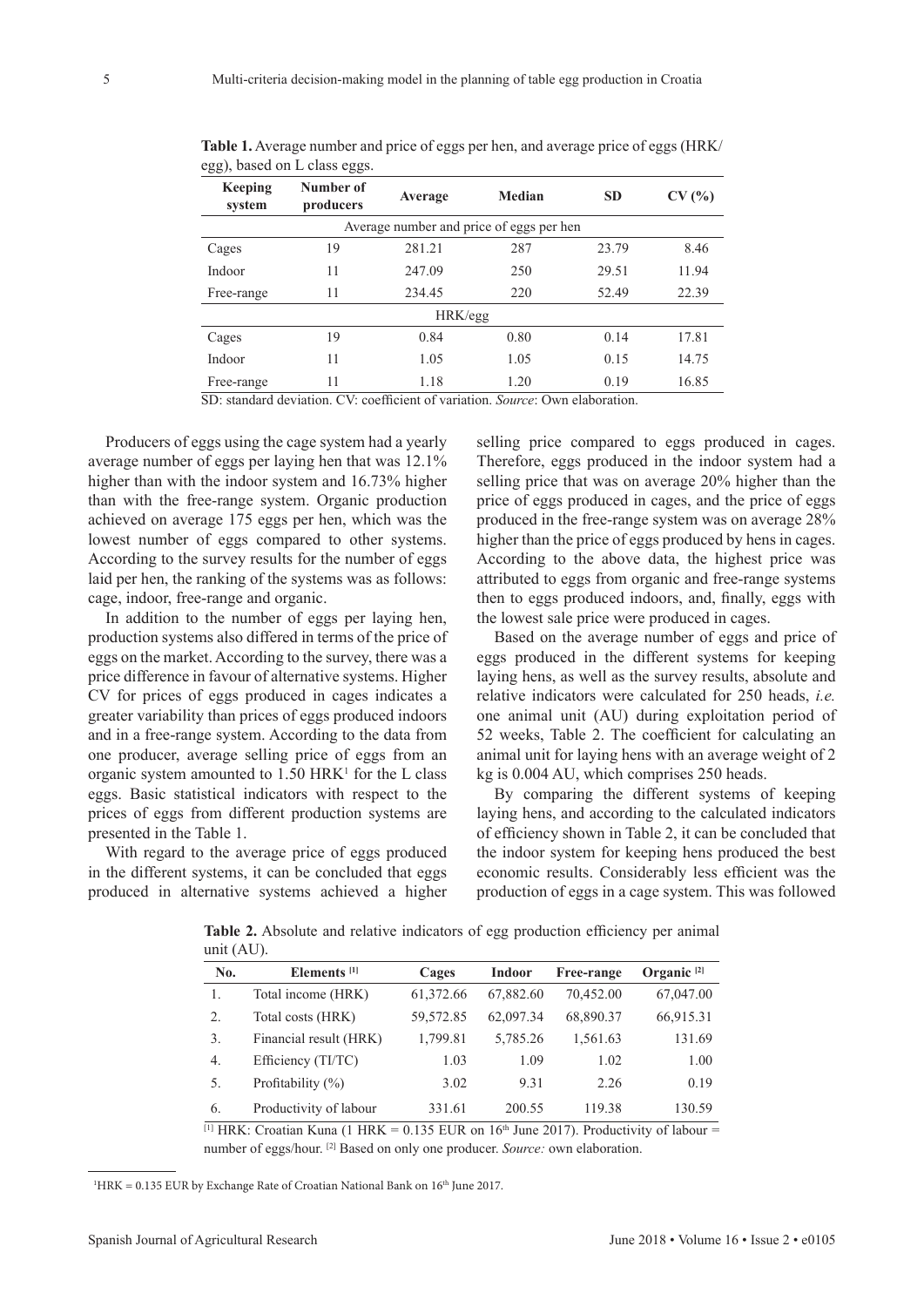by the free-range system, and the least efficient was organic egg production. The highest profit was achieved with the indoor production of eggs, with a production efficiency coefficient of 1.08 and profitability rate of 9.31%. As expected, productivity of labour was the highest in the cage keeping system, amounting to 331.61 eggs/hour.

The results of the overall assessment, based on individual assessments of all criteria and sub-criteria and presented in Table 3, indicate that the production of eggs in an indoor system is the best alternative with the highest priority of 0.317. Ranked second is egg production in the free-range system, with the achieved priority of 0.242. This is followed by egg production in enriched cages with 0.237, while organic egg production is the last alternative, with a minimum priority of 0.208.

The overall assessment of production systems according to selected criteria and total values of their weights is presented in Figure 2.

According to the final results of this study, it can be concluded that variations in the ranking of the different egg production systems are dependent on the criteria which are taken into consideration. Therefore, if only the criteria of economic indicators are taken into account, the most favourable alternative system of egg production is the indoor system, with a priority of 0.520. Based exclusively on the market criteria, the most suitable alternative is an organic system with a priority 0.315. However, taking into consideration

the assessment of technological criteria, then the best alternative system of egg production is a free-range system, with a priority of 0.303.

### **Discussion**

The main finding of the study was that the results are not in accordance with the market share of egg production systems in Croatia where production of eggs from hens kept in cages is the most well-represented, meaning that the largest number of laying hens are kept in cages. Related to the above stated, the assumption of this research was that the production of eggs in cages was the most appropriate for producers. According to the overall multi-criteria assessment, the best alternative system of egg production was the indoor system (priority 0.317). This production system, as implied by its name, is organised under controlled conditions in closed facilities, and as such, it is similar to production in enriched cages. In the Republic of Croatia, production in this type of system is increasing, with a total of 270,416 laying hens (19.8%) in 2014. The advantages of this system are reflected in the possibilities for controlling production conditions and in housing larger number of hens per m<sup>2</sup> than in other systems. At the same time, eggs produced in this system do not create adverse perceptions about poor welfare of laying hens, as is the case with eggs produced by hens kept in enriched cages.

**Table 3.** Alternative systems and criteria according to their importance.

| <b>Alternative system</b> | <b>Technical and</b><br>technological<br>indicators | <b>Market indicators</b> | <b>Economic indicators</b> | <b>Overall result</b> |
|---------------------------|-----------------------------------------------------|--------------------------|----------------------------|-----------------------|
| Enriched cages            | 0.244                                               | 0.163                    | 0.306                      | 0.237                 |
| Indoor system             | 0.224                                               | 0.208                    | 0.520                      | 0.317                 |
| Free-range system         | 0.303                                               | 0.314                    | 0.110                      | 0.242                 |
| Organic system            | 0.229                                               | 0.315                    | 0.064                      | 0.208                 |

*Source*: own elaboration.



**Figure 2.** Overall assessment of egg production systems. *Source*: own elaboration.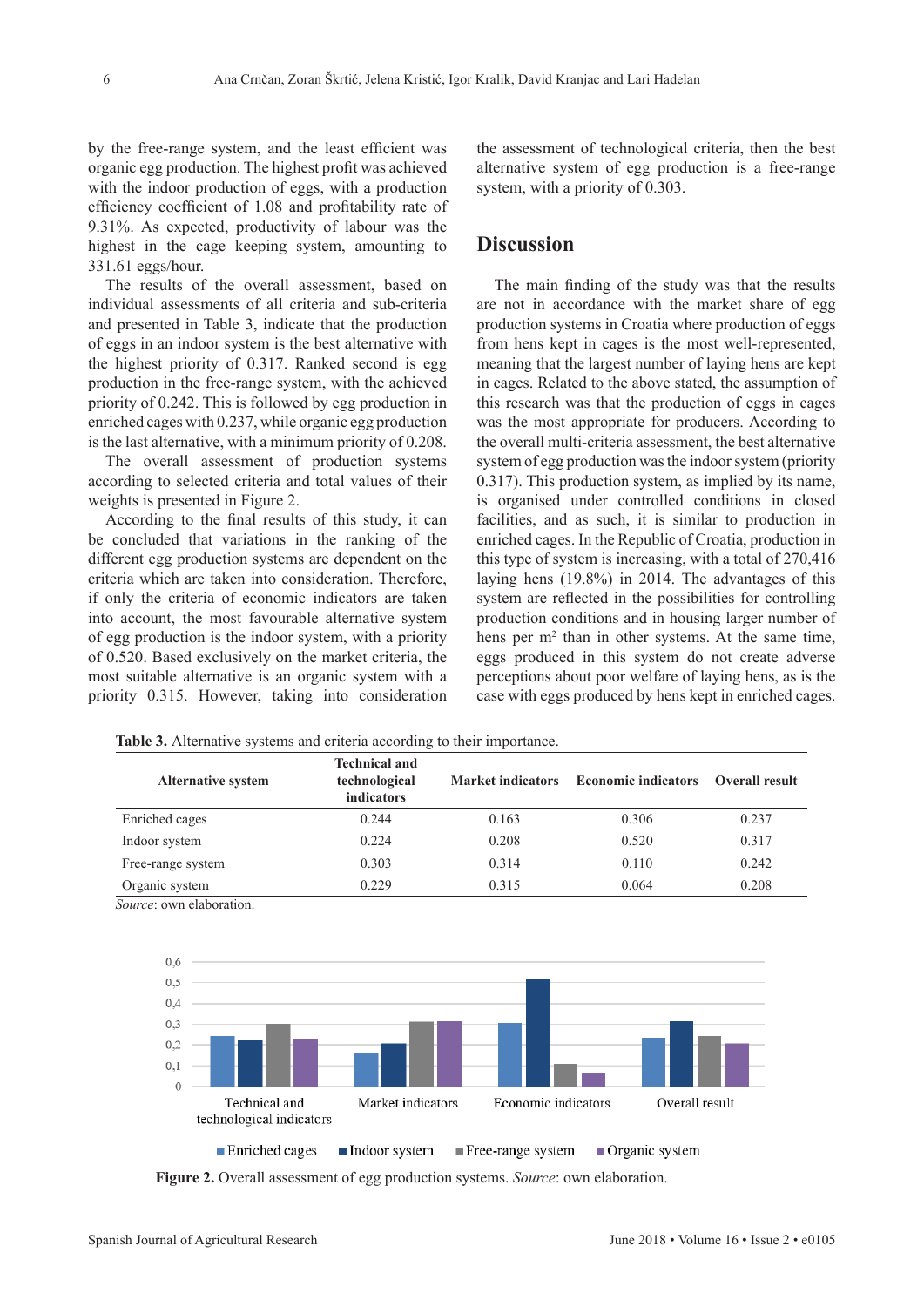The second ranked alternative, with slightly lower overall assessment, was the free-range system of keeping hens and producing eggs (priority 0.242). This production system, according to the data available in the Register of laying hens (2014) in the Republic of Croatia, represented 22 producers with 27,763 laying hens (2.0%). According to the survey data, compared to the other systems, feed consumption per laying hen kept in free-range conditions is higher, the average number of produced eggs is lower, but the prices that can be achieved on the market are slightly higher. Accordingly, the question was raised about the reasons for under representation of egg production from the free-range system, although this system of production is ranked second according to the multi-criteria analysis. On the other hand, in some countries this situation is reversed. In the Netherlands and UK, the production of eggs in the free-range system is more well-represented than production in cages, while in Germany, these two systems of egg production are equally represented. Differentiation of eggs produced in free-range system refers to their quality, packaging design, and service. When comparing the weight of eggs and its main parts, in terms of their quality, the studies (Maksimović *et al.*, 2013) have confirmed that there is no significant difference in terms of quality between table eggs produced in a free-range system and in a cage system.

Production of eggs in cages as the third ranked alternative (priority 0.237) is focused on achieving higher labour productivity and profitability of production. It is interesting that this type of egg production is the most widely spread in the Republic of Croatia, with 78.2% of the total number of laying hens in Croatia. The reason for such discrepancy is the existence of large specialised farms with capacities higher than 100,000 hens, which directly affects the order of average number of animals kept in analysed keeping systems. Those farms supply the largest proportion of the Croatian market with eggs.

According to the overall assessment, the system that achieved the lowest priority is the organic system of egg production (priority 0.208). If selecting different sub-criteria, such as environmental impact, benefits for consumers' health, number of organic producers, or potential for export, it is certain that this type of egg production would have a higher ranking. In Croatia, only one egg producer who operated according to organic farming principles. It is assumed that this type of egg production requires a relatively large production area, which is a limiting factor of such production. First of all, organic production of eggs implies availability of large production areas, production of own feed (*i.e.* raw materials for animal feed), as well as broad expertise for managing such production. Organic egg production generates on average 175 eggs per laying hen, which is

clearly the lowest number compared to the other systems studied. This is probably the most significant reason for organic egg production representing a negligible share of the Croatian market.

According to economic indicators only, the indoor production system was the alternative system with the highest priority weight. This was followed by the cage system, the free-range system, and the organic system. Such results of the multi-criteria analysis are not in accordance with the previous research results, in which economic aspects indicated that production of eggs in cages was the best alternative. In previous researches authors determined increased egg production costs of alternative systems ranging from 8% to even 59% when compared to the production in cages (Fisher & Bowles, 2002; Van Horn, 2003; AGRA CEAS, 2004; Elson, 2008) which can lower profit margin. The reason for the best economic performance of indoor production in this study can be found in the concentration of laying hens. Namely, the results of multi-criteria analysis, as well as the results of absolute and relative economic indicators, are based on the observed data related to AU. By increasing the capacity (*i.e.* by having a number of hens greater than that of the observed AU), it is possible to achieve better performance of economic indicators in cages.

The results of analysis relating to market criteria favour egg production according to ecological principles, which is a top priority in accordance with previously published data from several studies (Deže *et al.*, 2008; Hidalgo *et al.*, 2008; Lončarić *et al.*, 2009; Tolušić, 2011). In these studies, it was reported that more consumers preferred organic products to conventional ones. The same authors stated that the most important motive for buying such products was their effects on health, then their taste and environment protection factors.

The result of the overall multi-criteria assessment greatly depends on the selection of survey participants. This study presents the most common answers and evaluations given by academic experts. By detected difference in the income level between individuals or groups, and assuming that there is the inequality in income level, the answers given by groups with lower income level would certainly differ in terms of prices and perception of eggs and their purchase choice than the answers provided by participants in this study.

Furthermore, by using the multi-criteria decisionmaking AHP method, the result of alternatives ranking is unquestionable because the overall assessment was not made intuitively by an individual, but was generated and hierarchically directed (Lampkin, 1997; Lansink & Jensma, 2003). It was also influenced by a heterogeneous group of survey participants, consisting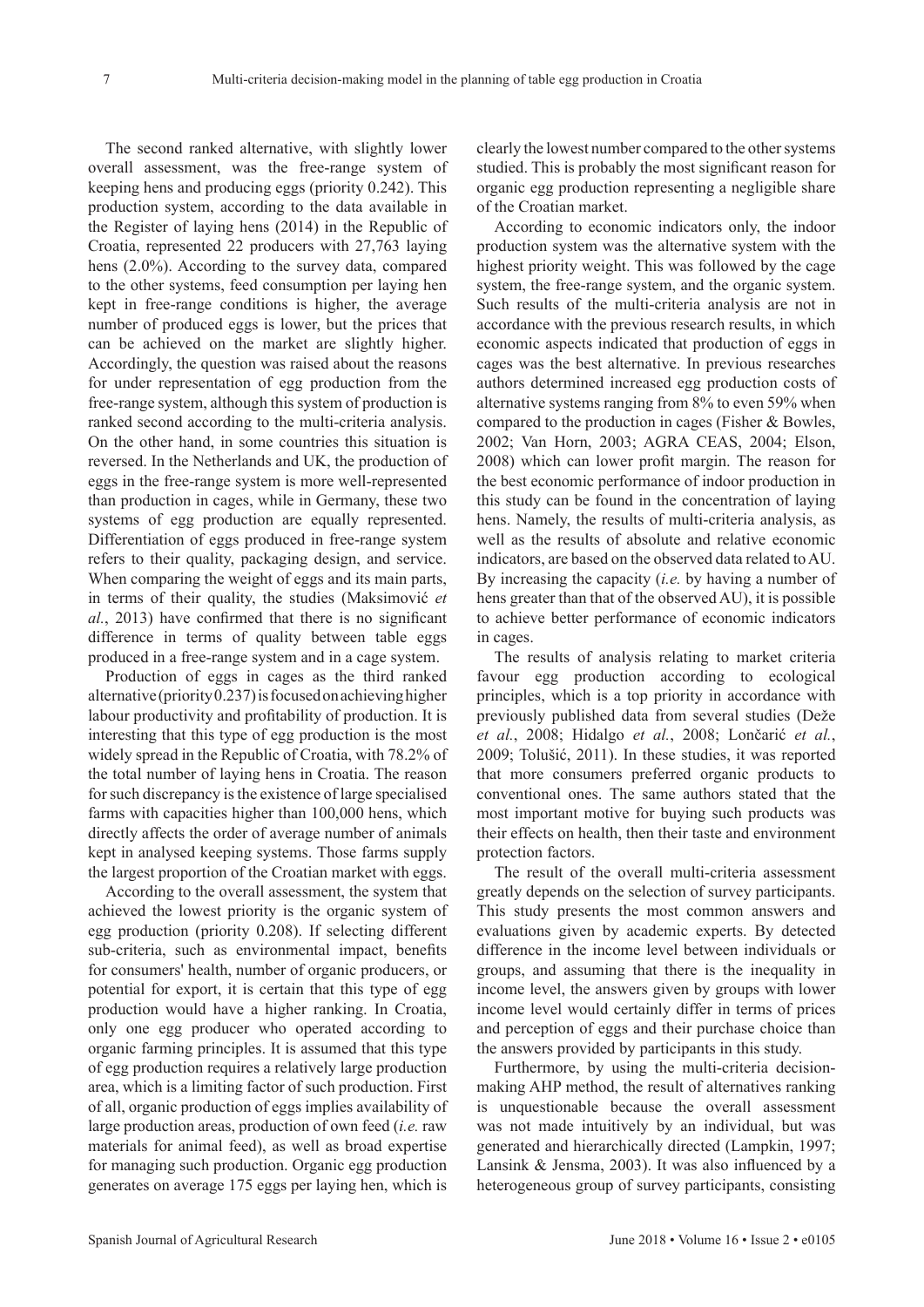of experts who differ in their interests, knowledge, skills, attitudes and formal education, as well as in individual experiences and characteristics.

The application of multi-criteria analysis in choosing production systems can contribute to the quality of decision-making in the management of farms specialising in table egg production. The results of the applied model of multi-criteria decision-making, namely the AHP, are used for preparation of the development strategy framework of the best-ranked alternative, as well as for fulfilment of strategic aims of egg production. Undertaking activities towards directing and coordinating the production process and its external surroundings can lead to a big change in creating a distinctive and attractive product and in systematic differentiation among competing producers.

In relation to the strategic planning of egg production, this paper describes the multi-criteria decision-making model. By using the AHP method, systems of egg production were selected as a concrete example for this procedure. This method facilitates scientifically based comparison and quantification of qualitative indicators and data.

According to the results obtained, the necessity of meeting legal requirements for poultry production led to the reconstruction of existing production capacities and caused the reduction in poultry and egg production. This survey involved producers of table eggs that were registered in the Register of laying hens' farms as of August 2014. Data were collected on the quantity of inputs spent in production, number of eggs produced and their market price. Comparison of those data according to their economic criteria showed economic efficiency of egg production per AU, and led to the conclusion that production of eggs by keeping laying hens in indoor facilities achieved the best results.

An overall result for each system of egg production was created based on individual assessments of the survey participants and by using the software Expert Choice. Production of eggs indoors was determined as the best alternative. This was followed by the freerange system of keeping hens and egg production in cages. The fourth and the least acceptable alternative was organic egg production.

If the results obtained by multi-criteria assessment are respected, and if trends in the EU and the rest of the world are followed which reflect changes in consumer habits and concerns about food safety and quality, as well as consumer preference for local markets and products, it is recommended that the production of eggs be organised in the indoor system of keeping laying hens. The number of producers and quantity of eggs produced in this system is increasing, however, undertaking activities in the sense of directing and coordinating the

production, as well as in external surroundings through producers' clusters, could lead to creating distinctive products and assuring their systematic differentiation. This can be achieved by using local autochthonous breeds of laying hens or by producing eggs in special conditions in order to change certain ingredients in the eggs. In this sense, egg production on small farms in an indoor system of keeping hens provides self-employment, generates additional income, and positively influences development of rural economies, as well as socio-demographic processes.

It is necessary to point out that until now in Croatia the application of multi-criteria decision-making in agricultural production is poorly present, while studies related to multi-criteria decision-making in the production of consumer eggs have not been made. The aforementioned lack of research at the same time constitutes the limitation of this research, due to the inability to compare with the previous research, but also presents the fundamental contribution to agribusiness literature. Future research with continuous monitoring of the number of animals and production management would contribute to a more precise recommendation to egg producers about systems of keeping laying hens.

## **References**

- Agra CEAS Consulting, 2004. Study on the socioeconomic implications of the various systems to keep laying hens. Final Report for the European Commission. SANCO/2003/SPC 2003258.
- Andalecio NM, 2010. Multi-criteria models for management of tropical coastal fisheries. A review. Agron Sustain Dev 30 (3): 557-580. [https://doi.](https://doi.org/10.1051/agro/2009051) [org/10.1051/agro/2009051](https://doi.org/10.1051/agro/2009051)
- Baba Y, Kallas Z, Realini C, 2017. Application of the analytical hierarchy process to evaluate consumer acceptance and preferences for omega-3 enriched eggs. Brit Food J 119 (7): 1459-1472. [https://doi.org/10.1108/](https://doi.org/10.1108/BFJ-06-2016-0261) [BFJ-06-2016-0261](https://doi.org/10.1108/BFJ-06-2016-0261)
- Begičević N, Divjak B, Hunjak T, 2009. Comparison between AHP and ANP: Case study of strategic planning of e-learning implementation. Int J Anal Hierarch Proc 1 (1): 31-44.
- CIWF, 2013. Statistics: Laying hens. Compassion in World Farming. [https://www.ciwf.org.uk/media/5235021/](https://www.ciwf.org.uk/media/5235021/Statistics-Laying-hens.pdf) [Statistics-Laying-hens.pdf](https://www.ciwf.org.uk/media/5235021/Statistics-Laying-hens.pdf)
- Crnčan A, Kristić J, Ranogajec LJ, 2013. Multiple criteria decision making for setting priorities of investments into the table egg production. World Poult Sci 16: 903- 916. <https://doi.org/10.1017/S0043933913000901>
- Deže J, Lončarić R, Ranogajec LJ, 2008. Planiranje tržišta za ekološke proizvode u istočnoj Hrvatskoj. Zbornik